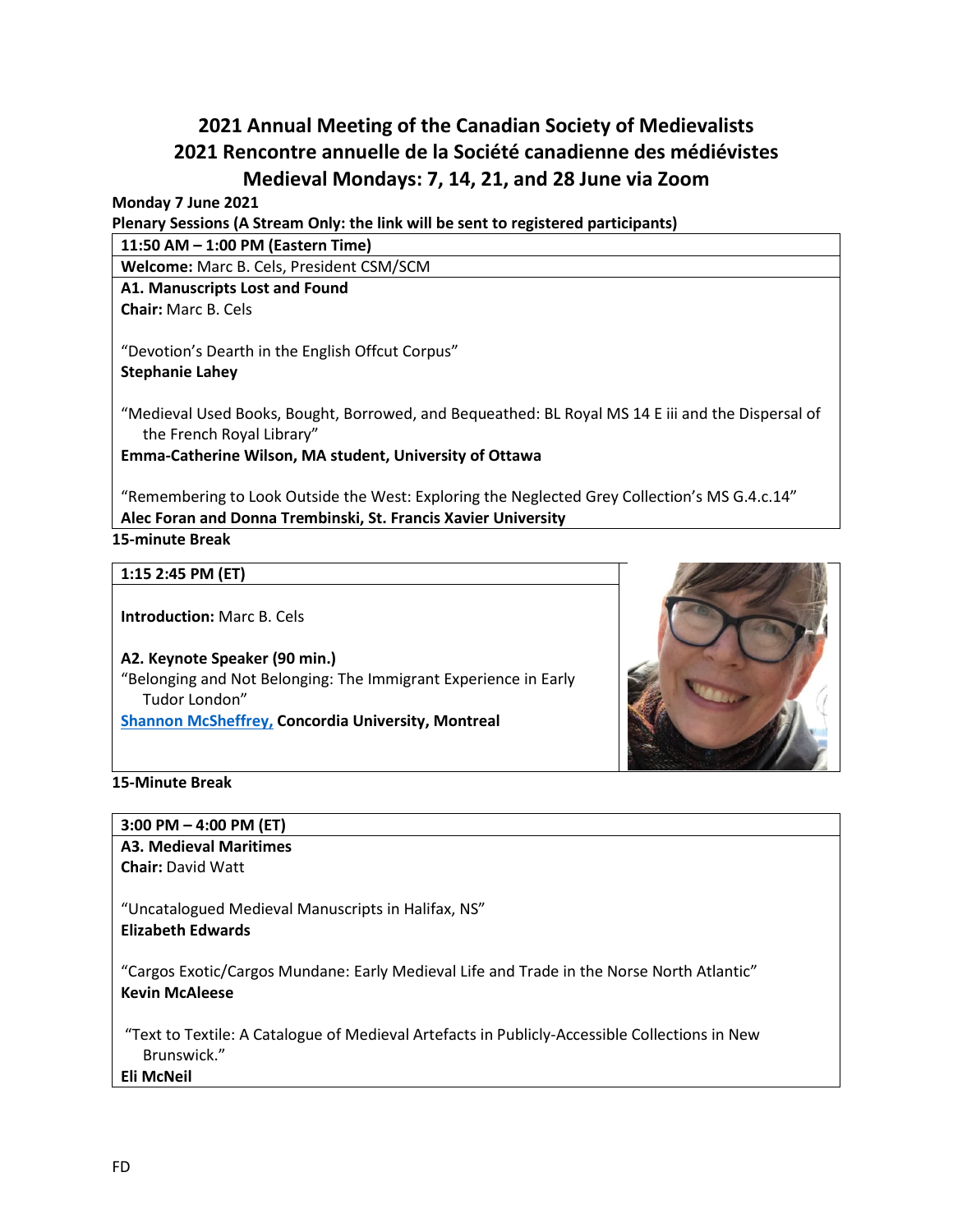**Monday 14 June 2021**

**Plenary Sessions (A Stream Only: the link will be sent to registered participants)**

**12:00 Noon – 1:30 PM (Eastern Time)**

**A4. Round Table (90 minutes): Knowledge Mobilization? Medieval Studies Research, Outreach, and Teaching in Multicultural Canada** 

**Chair:** Siobhain Bly Calkin

"Mobilizing 'Knowledge Mobilization': Research, Outreach, and Graduate Student Training" **Siobhain Bly Calkin, Carleton University**

"Beyond the Classroom: Bringing a Medieval *Scriptorium* to Life at Medieval Fairs in Canada" **Danielle Taylor, Carleton University**

**"**Writing-Quests: Using Medieval Quest-best Learning in Introductory Writing Courses" **Kathryn Walton, Lakehead University**

"The Reformation in Alberta: Bringing the Middle Ages Out West" **Brandon Alakas, University of Alberta**

"Gothic Architecture: Engaging the Public via Formal Tours of a 'Medieval-like' Anglican Cathedral (late 19<sup>th</sup> c.) in St. John's, Newfoundland/Labrador"

**Kevin McAleese** 

**15-minute Break**

**1:45 -2:45 PM (ET**) **A5. Liturgical Fragments Chair: Erik Kwakkel**  "Analyzing Chant Manuscript Fragments held in Rare Books and Special Collections at McGill University" **Jennifer Bain, Dalhousie University** "'Turning the Page' to a Positive: Digitization of Fragments as a Pedagogical Tool" **Kate Kennedy Steiner and Debra Lacoste** "*Dominum magnificat*: Discovering St. Guthlac within an Office of Corpus Christi College Cambridge MS 198" **Dr. Meredith Bacola, Assistant Professor, St Paul's College, University of Manitoba 2:45 PM – 3:15 PM (ET) 30-Minute Coffee or Beer Social (Breakout Rooms)**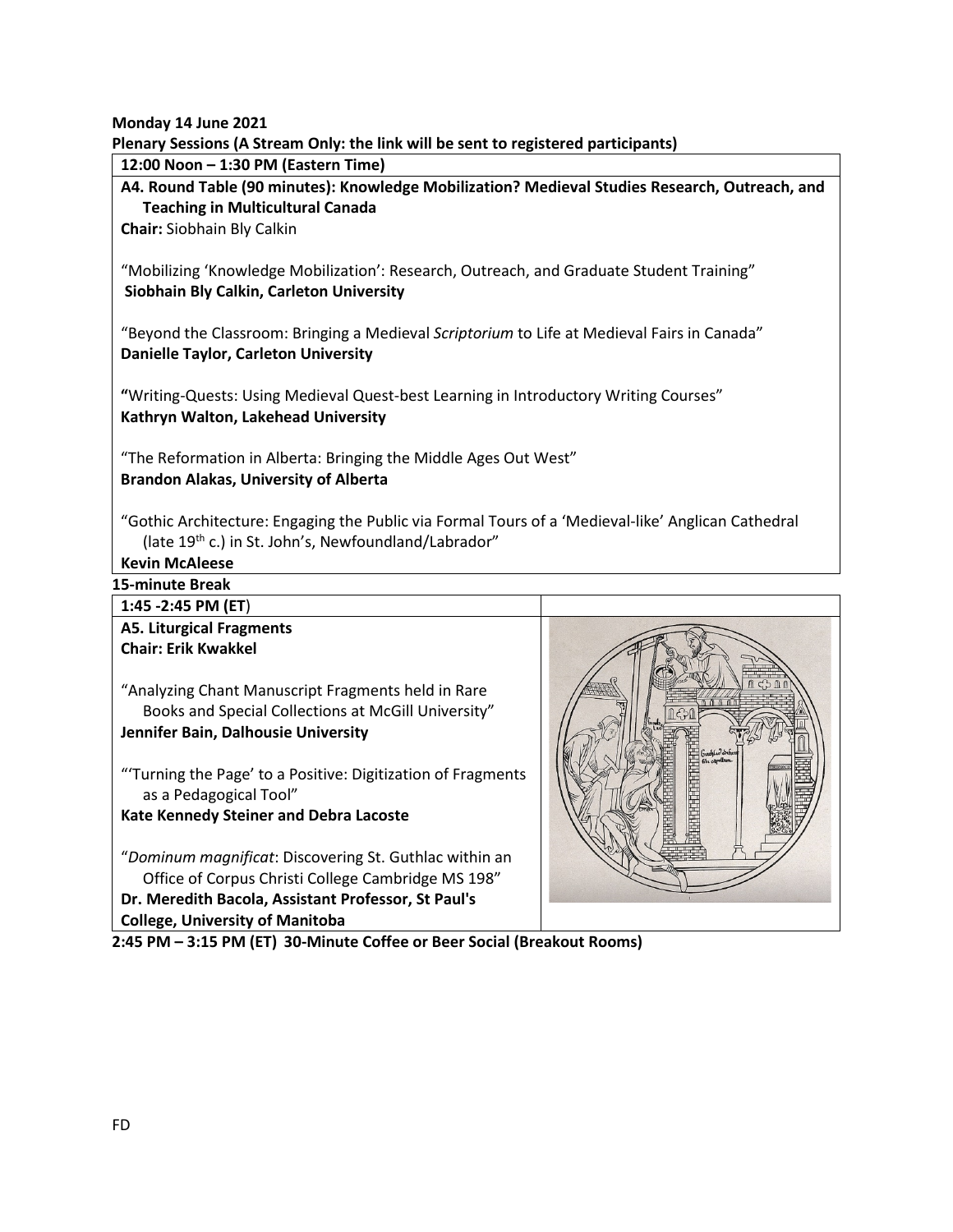## **Monday 21 June 2021 (Concurrent Sessions, A and B Streams)**

| ivionaay zi june zuzi                                                                                                                                                                                                                                                                                                                                                                                                                                    | (Concurrent Sessions, A and B Streams)                                                                                                                                                                                                                                                                                                                                                                                                                       |
|----------------------------------------------------------------------------------------------------------------------------------------------------------------------------------------------------------------------------------------------------------------------------------------------------------------------------------------------------------------------------------------------------------------------------------------------------------|--------------------------------------------------------------------------------------------------------------------------------------------------------------------------------------------------------------------------------------------------------------------------------------------------------------------------------------------------------------------------------------------------------------------------------------------------------------|
| 12:00 Noon - 1:00 PM (Eastern Time): A Stream                                                                                                                                                                                                                                                                                                                                                                                                            | 12:00 Noon - 1:00 PM (Eastern Time): B Stream                                                                                                                                                                                                                                                                                                                                                                                                                |
| A6. Late Medieval Poetry: Head and Heart                                                                                                                                                                                                                                                                                                                                                                                                                 | <b>B6. Looking Back and Looking Forward</b>                                                                                                                                                                                                                                                                                                                                                                                                                  |
| <b>Chair: Kathy Cawsey</b>                                                                                                                                                                                                                                                                                                                                                                                                                               | <b>Chair: Marc B. Cels</b>                                                                                                                                                                                                                                                                                                                                                                                                                                   |
| "Embodying Poetic Imagination: The Science of<br>Sleep in Chaucer's Dream Visions"<br>Megan Leitch, Reader in English Literature,<br><b>Cardiff University</b><br>"Does This Stress Make Me Look Fat?<br>Awkwardness in Thomas Hoccleve's Verse"<br>David Watt, University of Manitoba<br>"'We cum pure, we gang pure': The Rhetoric of<br><b>Boethian Consolation in Richard Holland's</b><br>Buke of the Howlat"<br>Douglas Hayes, Lakehead University | "Who were the 'Church Fathers' in the Early<br>Middle Ages?"<br><b>Richard Matthew Pollard</b><br>"Assessing the Development of a 12th-century<br>Greco-Latin Translator: Digital Research<br>Opportunities from the CLIO & CLIMO<br>Projects"<br>Dr. Chris L. Nighman, Professor of History,<br><b>Wilfrid Laurier University</b><br>"Innovation or Renaissance? The Khangahs of<br>Late-Medieval Sindh"<br>Dr. Munazzah Akhtar (Assistant Professor, Dept. |
|                                                                                                                                                                                                                                                                                                                                                                                                                                                          | of Architecture, UET Lahore)                                                                                                                                                                                                                                                                                                                                                                                                                                 |
| 15-minute Break<br>$1:15 - 2:15$ PM (ET)                                                                                                                                                                                                                                                                                                                                                                                                                 | $1:15 - 2:15$ PM (ET)                                                                                                                                                                                                                                                                                                                                                                                                                                        |
| <b>A7. Reading Chronicles</b>                                                                                                                                                                                                                                                                                                                                                                                                                            | <b>B7. Reflections on the Middle Ages</b>                                                                                                                                                                                                                                                                                                                                                                                                                    |
| <b>Chair: John Geck</b>                                                                                                                                                                                                                                                                                                                                                                                                                                  | <b>Chair: Erik Kwakkel</b>                                                                                                                                                                                                                                                                                                                                                                                                                                   |
| "A New Reading of the Batin and Zahir of History<br>in Al-Mugaddima by Ibn Khaldūn"<br><b>Lilian Abou-Tabickh</b>                                                                                                                                                                                                                                                                                                                                        | "The Lineage of Misogyny: Incel discourse and<br>Arthurian Romance."<br>Kathy Cawsey and Griffin King, Dalhousie<br><b>University</b>                                                                                                                                                                                                                                                                                                                        |
| "When Life Follows Fiction, Can Fiction Follow<br>Life? Examples from a Source on Baltic Pagan<br>Religion"<br>Dr. Rasa Mazeika, retired, University of Toronto                                                                                                                                                                                                                                                                                          | "Champlain's Astrolabe and Canadian<br>Medievalism"<br>Jane Toswell, Professor, University of Western<br><b>Ontario</b>                                                                                                                                                                                                                                                                                                                                      |
| "The Matter of the Béarn, or What Froissart Did<br>Not Write about the Court of Gaston Fébus"<br>Andrew Taylor, University of Ottawa                                                                                                                                                                                                                                                                                                                     | "What's So Bad About a Bad Time? A Defense of<br>the Unpleasant Experience in Manuscript<br>Studies"<br><b>Scott Russell, Simon Fraser University</b>                                                                                                                                                                                                                                                                                                        |

## **15-minute Break**

| $2:30 - 3:30$ PM (ET)                                        |  | $\bullet$ |  |
|--------------------------------------------------------------|--|-----------|--|
| A8. Annual General Meeting (60 minutes)                      |  |           |  |
| Please review Agenda in advance (available from<br>mid-May). |  |           |  |